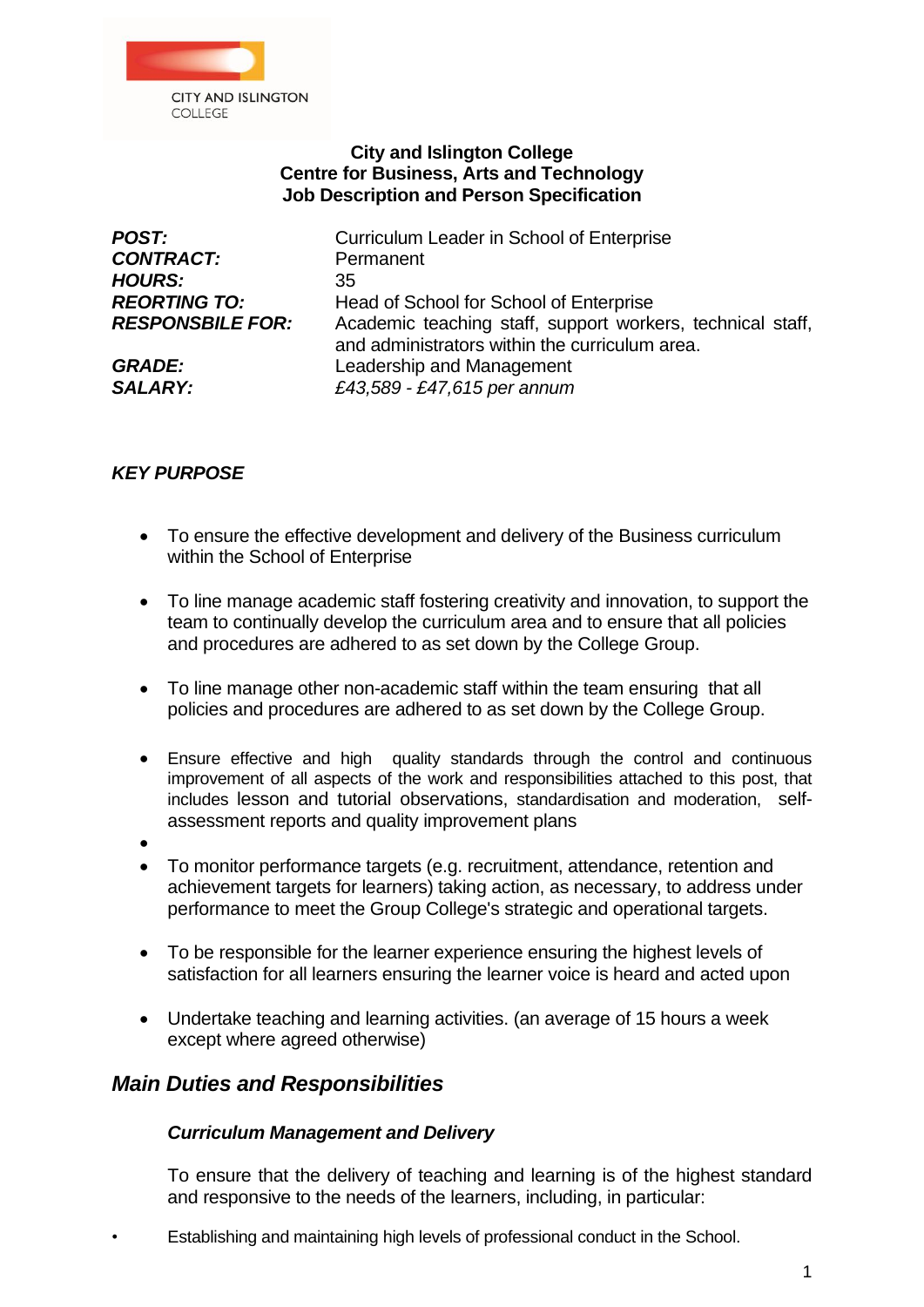- Managing and being accountable for improvements in the quality of teaching and learning and the learner experience.
- To develop and maintain current and effective working relationships internally and with the School's external employers involved in the Business Project Assessments.
- Ensuring that the College's quality processes (including targets for the improvement in quality of teaching, learning and attainment) are embedded and acted upon.
- To implement measures that demonstrate the impact of the quality process and where necessary action plans to rectify and sustain improvements.
- Analysing course performance data and ensuring that the staff team are aware of Student, Course and School performance against national averages.
- Together with other designated staff to manage the appropriate stages of the learner disciplinary process and conduct.
- To co-ordinate and advise on the production of high quality course materials, including schemes of work, lesson plans, assessment schedules and learning materials.
- To keep up to date with developments in the Business sector promoting the design, development and implementation of new curricula, meeting all quality processes, including timely submission to internal and external bodies to meet verification processes.
- To teach on a range of Business courses up to 15 hours per week
- To plan, manage and ensure the effective deployment of the resource requirements for the services that are the responsibility of the role including financial human and physical resources.

## *General:*

- Ensure that the College policy for equality and diversity of opportunity is adhered to and promoted in all aspects of the post holder's work.
- Undertake responsibilities for safeguarding and protecting the welfare of children and vulnerable adults
- To comply with and promote the organisation's Health and Safety policies and procedures and to undertake recommended Health and Safety training as and when necessary
- Be committed to professional self-development, through participation in in-service training as necessary for the successful carrying out of this post.
- Undertake such other duties as are commensurate with the grade of the post, as may be reasonably required at the initial place of work or at other locations within the College Group.